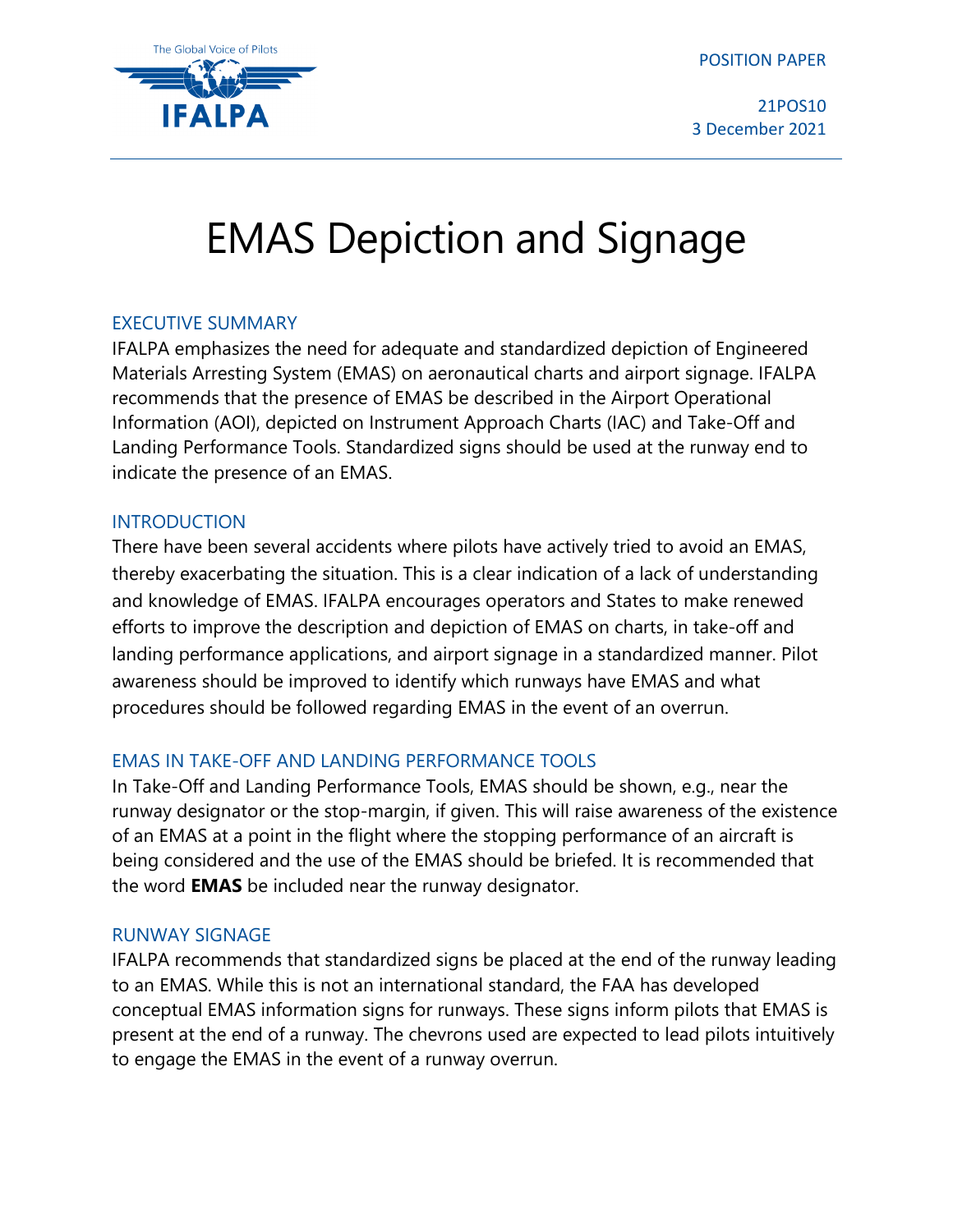

Such EMAS information signs should be located on both sides at the end of the runway before the EMAS.



The precise location may vary depending on the taxiway configuration in the vicinity of the runway end.

# CHART DEPICTION

IFALPA calls for a standardized and distinct symbol for EMAS on aerodrome and approach charts. A distinct symbol is deemed necessary as different symbols are used already on the charts from different service providers. The recommended symbol is already used by chart manufactures and deemed most appropriate. This avoids the introduction of a new symbol on charts and ensures the pilot community will be familiar with the symbol.

#### Why should EMAS be depicted on charts?

To enable a full briefing of emergency procedures involving the use of EMAS prior to departure or arrival, pilots need to be aware of its presence. This is best achieved via the charts and TOPAS.

#### What should be described and where?

IFALPA strongly recommends the description of an EMAS in airport operational information (AOI), instrument approach charts (IAC), and the Airport Ground Chart (AGC). AOI is regularly consulted for general flight preparation. Pilots use the IAC extensively to familiarize themselves with the approach and the subsequent runway.